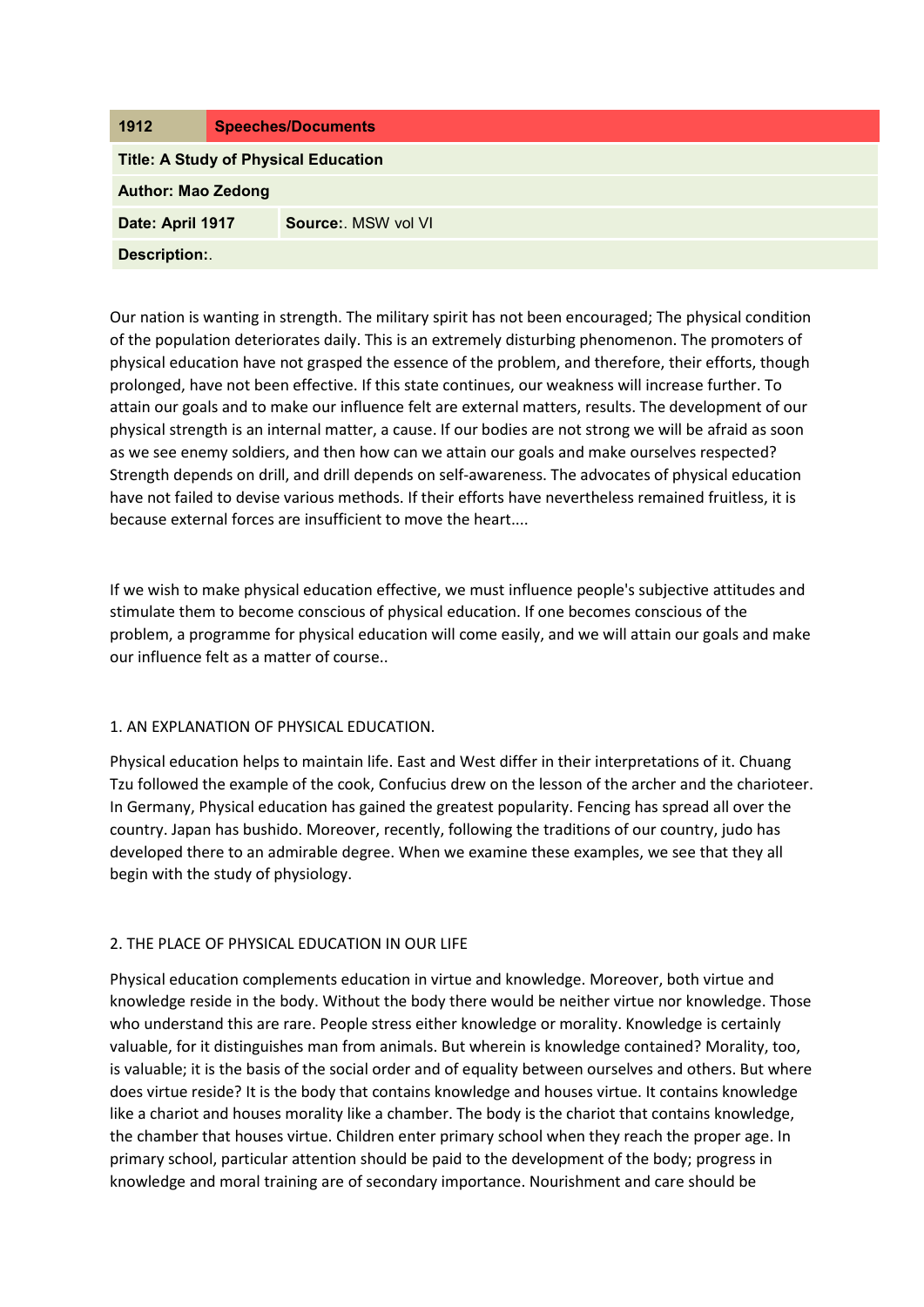primary, teaching and discipline complementary. At present, most people do not know this, and the result is that children become ill, or even die young, because of studying. In middle and higher schools, stress should be placed equally on all three aspects of education. At present, most people overemphasize knowledge. During the years of middle school, the development of the body is not yet completed. Since today the factors favouring physical development are few, and those deterring it numerous, won't physical development tend to cease? In the educational system of our country, required courses are as thick as the hairs on a cow . Even an adult with a tough, strong body could not stand it let alone those who have not reached adulthood, or those who are weak. Speculating on the intentions of the educators, one is led to wonder whether they did not design such an unwieldy curriculum in order to exhaust the students, to trample on their bodies and ruin their lives.... How stupid! The only calamity that can befall a man is not to have a body. What else is there to worry about? If one seeks to improve one's body other things will follow automatically. For the improvement of the body, nothing is more effective than physical education. Physical education really occupies the first place in our lives. When the body is strong, then one can advance speedily in Knowledge and morality, and reap far-reaching advantages. It should be regarded as an important part of our study. Learning has its essential and its accessory parts, and affairs have their end and their beginning. To know what is first and what is last will bring one closer to the proper way. [From 'The Great Learning', one of the four Confucian classics]. This is exactly what I intend to say.

### 3. PREVIOUS ABUSES OF PHYSICAL EDUCATION AND MY METHOD FOR REMIDYING THEM

The three forms of education are equally important; students hitherto have paid much attention to moral and intellectual education but have neglected physical education. The unfortunate consequence has been that they bend their backs and bow their heads; they have 'white and slender hands' [from Nineteen old Poems, a famous collection of poems of the Han dynasty ]; when they climb a hill they are short of breath, and when they walk in water they get cramps in their feet. That is why Yen Tzu had a short life, and Chia I died young. As for Wang Po and Lu Chao-lin, the one died young, and the other became a paralytic. All these were men of high attainments in morality and knowledge. But there comes a day when the body cannot be preserved. and then morality and wisdom are destroyed along with it. Only the men of the North are able 'to lie under arms and meet death without regret'. [From The Doctrine of the Mean, one of the Confucian classics]. In the regions of Yen and Chao there were many heroes, and martyrs and warriors often came from Liangchow. At the beginning of the Ch'ing dynasty, Yen Hsi-chai and Li Kangchu practiced both the literary and military arts. Yen Hsi-chai travelled over a thousand li (about 0.5 km.) to the north of the Great Wall to learn the art of fencing. He contended with brave soldiers and won. Hence he said: 'If one lacks either the literary or the military arts, is this the true way?'... As far as we, students are concerned, the installation of a school and the instruction given by its teachers are only the external and objective aspect. We also have the internal, the subjective aspect. When one's decision is made in his heart, then all parts of the body obey its orders. Fortune and misfortune are of our own seeking. 'I wish to be virtuous, and lo, virtue is at hand.' [From the Confucian Analects.] How much more this is true of physical education! If we do not have the will to act, then even though the exterior and the objective are perfect, they still cannot benefit us. Hence, when we speak of physical education, we should begin with individual initiative.

#### 4. THE UTILITY OF PHYSICAL EDUCATION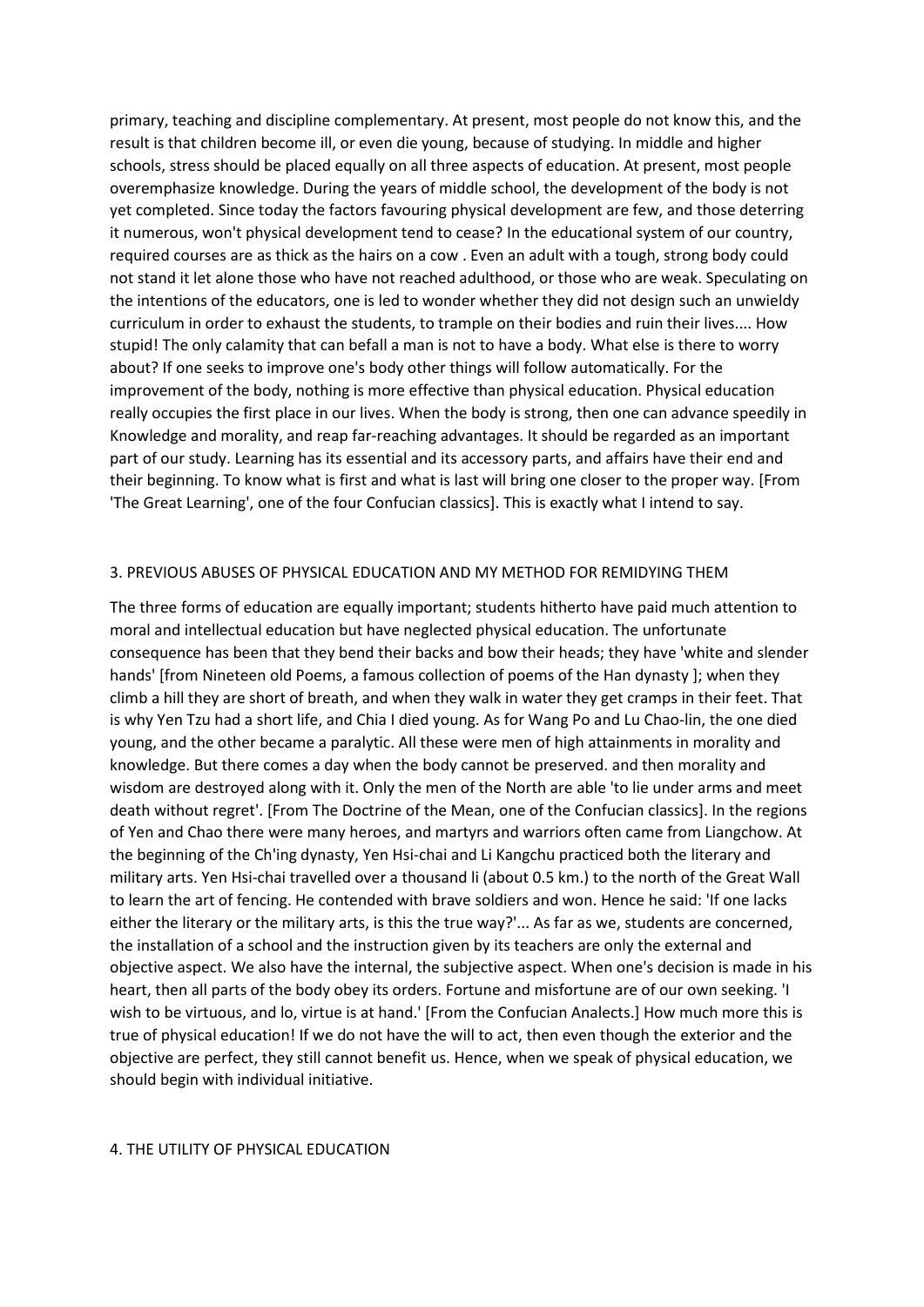Because man is an animal, movement is most important for him. And because he is a rational animal, his movements must have a reason. But why is movement deserving of esteem? Why is rational movement deserving of esteem? To say that movement helps in earning a living is trivial. To say that movement protects the nation is lofty. Yet neither is the basic reason. The object of movement is simply to preserve our life and gladden our hearts. Chu Hsi stresses respect, and Lu Chiu-yuan stresses tranquillity. Tranquillity is tranquil, and respect is not action; it is merely tranquil. Lao Tzu said that immobility was the ultimate goal; the Buddha sought quiet and methods of contemplation. The art of contemplation is esteemed by the disciples of Chu and Lu. Recently there have been those who, following these masters, have spoken of methods of contemplation, boasted about the effectiveness of their methods, and expressed contempt for those who exercise, thereby ruining their own bodies. This is perhaps one way, but I would not venture to imitate it. In my humble opinion, there is only movement in heaven and on earth....

One often hears it said that the mind and the body cannot both be perfect at the same time, that those who use their minds are deficient in physical health and those with a robust body are generally deficient in mental capacities. This kind of talk is also absurd and applies only to those who are weak in will and feeble in action, which is generally not the case of superior men. Confucius died at the age of seventy-two, and I have not heard that his body was not healthy. The Buddha travelled continually, preaching his doctrine, and he died at an old age. Jesus had the misfortune to die unjustly. As for Mohammed, he subjugated the world holding the Koran in his left hand and a sword in his right. All these men were called sages and are among the greatest thinkers...

Physical education not only strengthens the body but also enhances our knowledge. There is a saying: Civilize the mind and make savage the body. This is an apt saying. In order to civilize the mind one must first make savage the body. If the body is made savage, then the civilized mind will follow. Knowledge consists in knowing the things in the world, and in discerning their laws. In this matter we must rely on our body, because direct observation depends on the ears and eyes, and reflection depends on the brain. The ears and eyes, as well as the brain, may be considered parts of the body. When the body is perfect, then knowledge is also perfect. Hence one can say that knowledge is acquired indirectly through physical education. Physical strength is required to undertake the study of the numerous modern sciences, whether in school or through independent study. He who is equal to this is the man with a strong body; he who is not equal to it is the man with a weak body. The division between the strong and the weak determines the area of responsibilities each can assume.

Physical education not only enhances knowledge. it also harmonizes the sentiments. The power of the sentiments is extremely great. The ancients endeavoured to discipline them with reason. Hence they asked. 'Is the master [i.e.. reason] always alert?' They also said: 'One should discipline the heart with reason.' But reason proceeds from the heart. and the heart resides in the body. We often observe that the weak are enslaved by their sentiments and are incapable of mastering them. Those whose senses are imperfect or whose limbs are defective are often enslaved by excessive passion, and reason is incapable of saving them. Hence it may be called an invariable law that when the body is perfect and healthy, the sentiments are also correct ….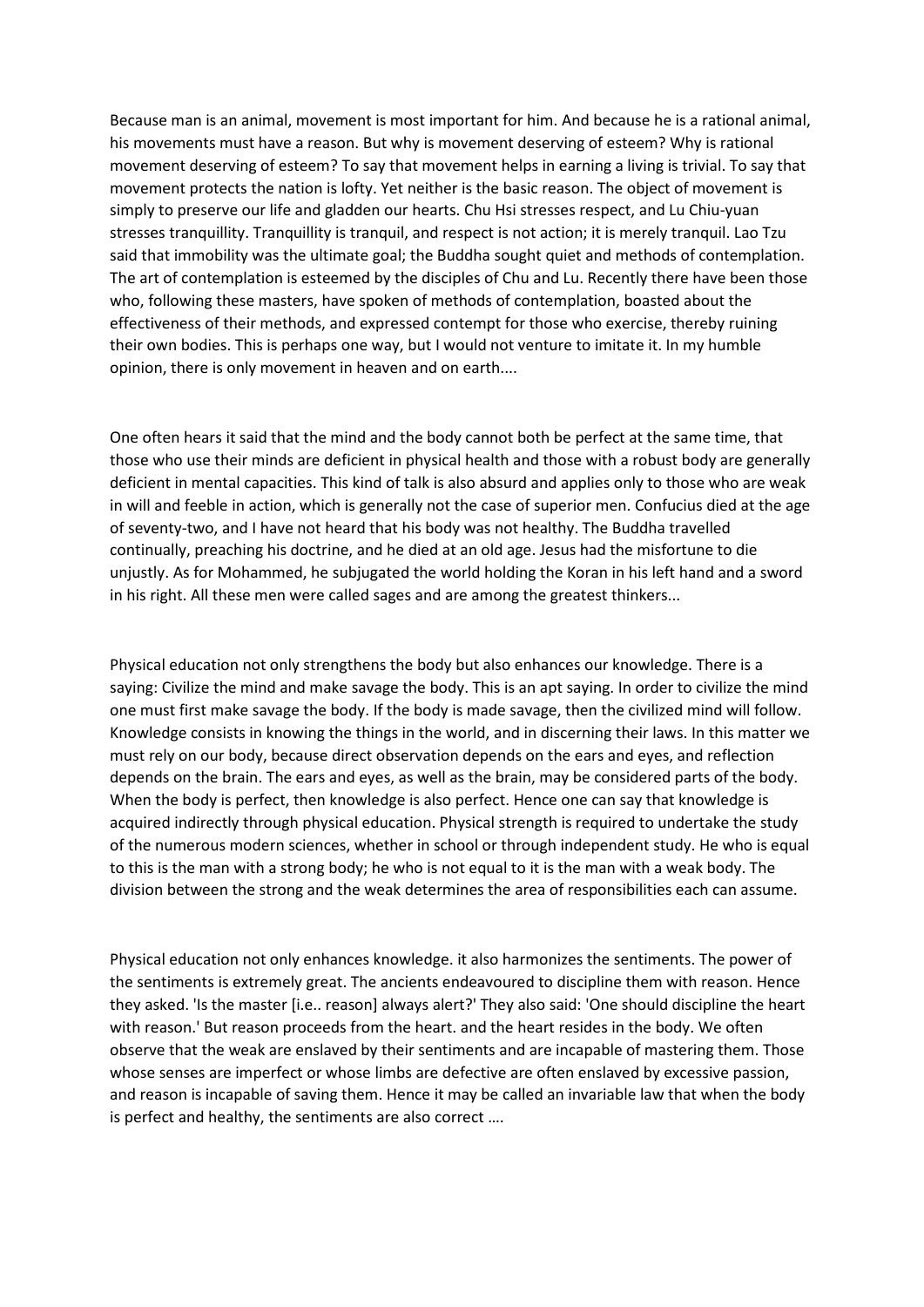Physical education not only harmonizes the emotions, it also strengthens the will. The great utility of physical education lies precisely in this. The principal aim of physical education is military heroism. Such objects of military heroism as courage, dauntlessness, audacity, and perseverance are all matters of will. Let me explain this with an. example. To wash our feet in ice water makes us acquire courage and dauntlessness, as well as audacity. In general, any form of exercise, if pursued continuously. will help to train us in perseverance. Long-distance running is particularly good training in perseverance. 'My strength uprooted mountains. my energy dominated the world' [from a poem attributed to Hsiang Yu] — this is courage. 'If I don't behead the Lou Lan, I swear I will not return' this is dauntlessness. To replace the family with the nation — this is audacity. ' [Yu] was away from his home for eight years, and though he thrice passed the door of it, he did not enter' [ reference to Mencius ] — this is perseverance. All these can be accomplished merely on the basis of daily physical education. The will is the antecedent of a man's career.

Those whose bodies are small and frail are flippant in their behaviour. Those whose skin is flabby are soft and dull in will. Thus does the body influence the mind. The purpose of physical education is to strengthen: the muscles and the bones; as a result, knowledge is enhanced, the sentiments are harmonized, and the will is strengthened. The muscles and the bones belong to our body; knowledge sentiments, and will belong to our heart. When both the body and the heart are at ease, one may speak of perfect harmony. Hence, physical education is nothing else but the nourishing of our lives and the gladdening of our hearts.

#### 5. THE REASONS FOR DISLIKING EXERCISE

Exercise is the most important part of physical education. Nowadays students generally dislike exercise. There are four reasons for this: (1) They do not have self-awareness. If a thing is to be put into practice, one must first take pleasure in it. One must understand in detail the whys and the wherefores. To know in detail the whys and the wherefores is self-awareness. People generally do not know the interrelation between exercise and themselves — or they may know it in general terms but not intimately.... (2) They cannot change their long-established habits. Our country has always stressed literary accomplishment. People blush to wear short clothes. [The mode of dress of the swordsmen of King Wen of Chao, according to a chapter of the Taoist classic Chuang Tzu.] Hence there is the common saying, 'A good man does not become a soldier'.... (3) Exercise has not been propagated forcefully... (4) Students feel that exercise is shameful. According to my humble observation, this is really their major reason for disliking exercise. Flowing garments, a slow gait, a grave, calm gaze — these constitute a fine deportment, respected by society. Why should one suddenly extend an arm or expose a leg, stretch and bend down? Is this not strange? Hence there are those who know well that their body needs exercise and, moreover, wish very much to do so, but they cannot. There are those who can exercise only with a group, not by themselves, and those who can exercise in privacy but not in public. In short, all this is due to feelings of shame. All four of these are reasons for disliking exercise. The first and the fourth are subjective, and changing them depends on ourselves; the second and third are objective, and changing them depends on others: 'What the superior man seeks is in himself '[Analects], that which depends on others is of lesser importance.

#### 6. THE METHDS OF EXERCISE SHOULD BE FEW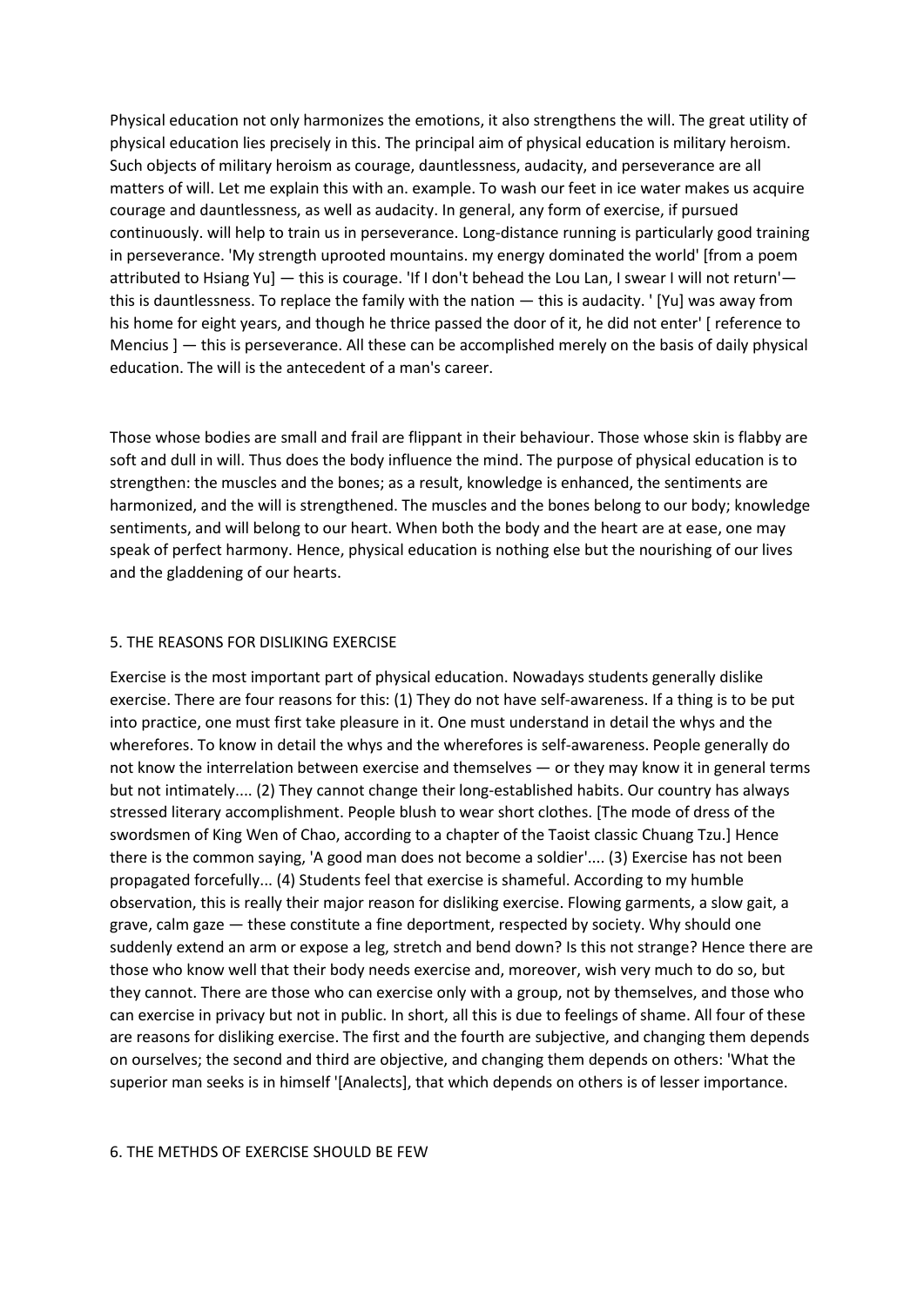Tseng Wen-cheng washed his feet before going to bed and walked a thousand steps after meals, benefiting greatly from this method. There was an eighty-year-old man who was stiI1 healthy. On being asked how he maintained his health, he replied, ' I don't eat hearty meals, that's all.' Nowadays the methods of exercise are very diverse, more than I can count. But although there may be several score or even several hundred, 'A branch in the forest is sufficient for the bird to lodge in, and if it drinks at the river it does not drink more than what its stomach can hold. ' [From Chuang Tzu] We have only this body and only these senses, bones, viscera, and veins. Even though there are several hundred methods of exercise all of them are aimed at improving the circulation of the blood. If one method can accomplish this, the result of a hundred methods is the same as that of one. Therefore the other ninety-nine methods can be dispensed with. 'Our eyes can see only one thing at a time; our ears can hear only one sound at a time.' [From Hsun Tzu, a Confucian 'realist']. To employ a hundred different methods to train the muscles and the bones only disturbs them....

## 7. THE POINTS TO WHICH WE MUST PAY ATTENTION WHEN WE EXERCISE.

We should have perseverance in all things. Exercise is no exception. Suppose there are two men who exercise. One practices and then stops, the other is unremitting in his practice. There will certainly be a difference in the results. First of all, perseverance in exercise creates interest. In general, that which is at rest cannot set itself in motion; there must be something to move it. And this something can only be interest....

Interest arises from unremitting daily exercise. The best way is to exercise twice a day  $-$  on getting up and before going to bed  $-$  in the nude; the next best way is to wear light clothes. Too much clothing impedes movement. If one does this daily, the idea of exercise is continually present and never interrupted. Today's exercise is a continuation of yesterday's exercise and thus leads to tomorrow's exercise. The individual exercise periods need not be long; thirty minutes are sufficient. In this way, a certain interest will naturally arise. Secondly, perseverance in exercise can create pleasure. Exercise over a long time can produce great results and give rise to a feeling of personal value. As a result, we will be able to study with joy, and every day will see some progress in our virtue. Our heart is filled with boundless joy because we have persevered and obtained a result. Pleasure and interest are distinct. Interest is the origin of exercise, and pleasure its consequence. Interest arises from the action, and pleasure from the result. The two are naturally different.

Perseverance without concentration of mind can hardly produce results. If we look at flowers from a galloping horse, even though we may look daily, it is like not having seen them at all. If one person's heart follows a swan in the sky, he cannot compete with the person who has meanwhile been studying carefully. Hence one should concentrate all one's effort on exercise. During exercise, the mind should be on the exercise. Idle and confused thoughts should all be put aside…..

The superior man's deportment is cultivated and agreeable, but one cannot say this about exercise. Exercise should be savage and rude. To be able to leap on horseback and to shoot at the same time; to go from battle to battle; to shake the mountains by one' s cries, and the colours of the sky by one's roars of anger; to have the strength to uproot mountains like Hsiang Yu and the audacity to pierce the mark like Yu Chi — all this is savage and rude and has nothing to do with delicacy. In order to